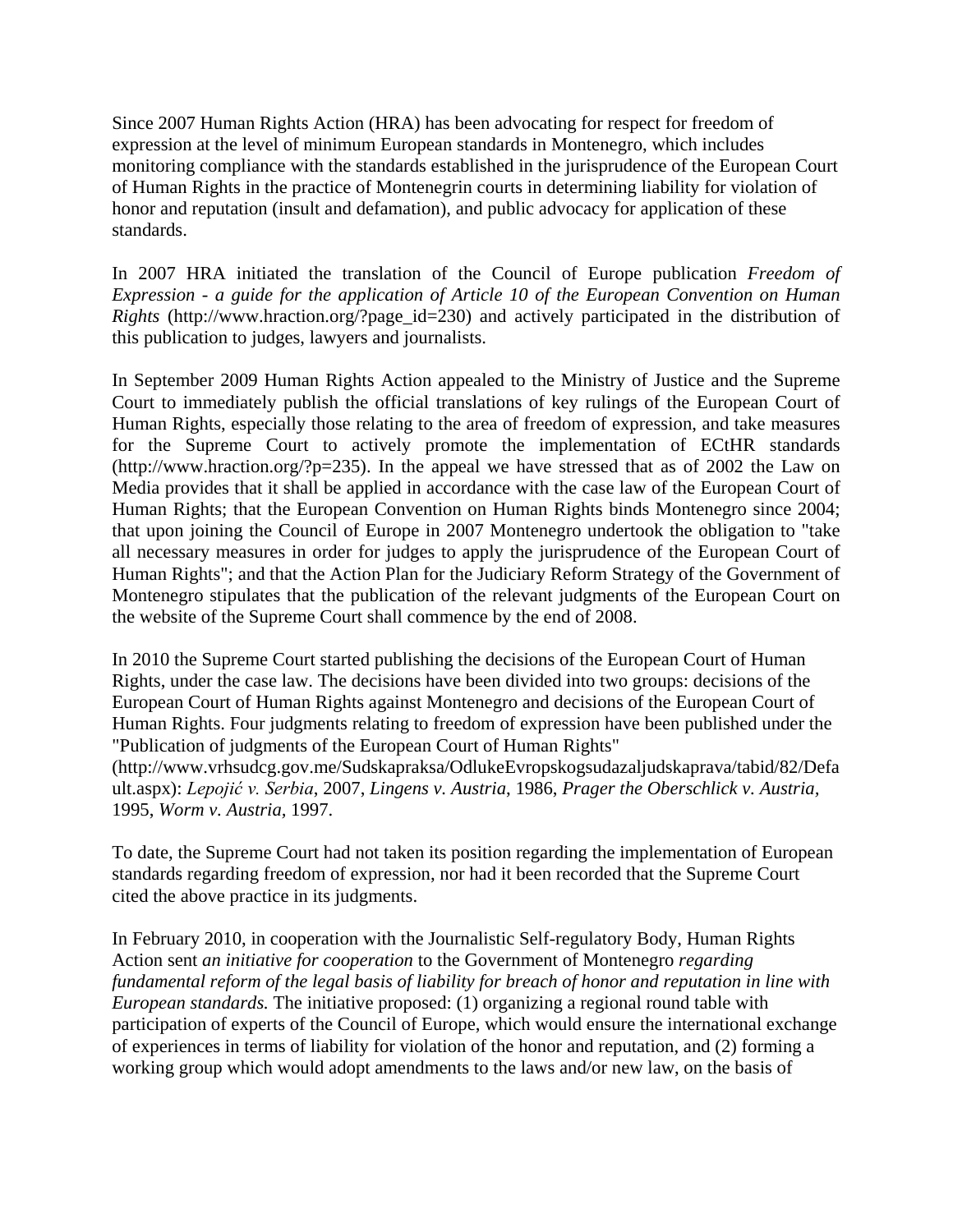conclusions of the public debate, that will ensure the implementation of European standards in practice.

As, unfortunately, we have not found a proper understanding of the Government, we organized a **regional round table,** satisfying all the criteria listed in the initiative, with the support of the Open Society Institute and the British Embassy in Podgorica, and we have also formed a working group, including an expert of the Council of Europe as an advisor, in order to prepare a draft reform.

## On 9 November 2010 the European Commission published its **Opinion on Montenegro's application for membership of the European Union**

(http://ec.europa.eu/enlargement/pdf/key\_documents/2010/package/mn\_opinion\_2010\_en.pdf) which reads as follows: In terms of media freedom, intimidation of journalists and disproportionate penalties for defamation raise concern. Laws and practice in terms of determining liability for defamation must be fully compliant with the European Court of Human Rights case law.

One week later, on 17 November 2010, HRA working group issued a Draft reform of the constitutional and legal provisions on liability for violation of the honor and reputation (http://www.hraction.org/?p=457).

We have proposed amendments to:

## 1. **Constitution of Montenegro** (Articles 47 and 49);

## 2. **Criminal Code**, specifically:

2.1 Full decriminalization of Chapter XVII (criminal offences against honor and reputation) and, alternatively,

2.2 Amendments to the criminal offences provided for in this chapter;

2.3 Proposal of new criminal offenses "Preventing journalists in the performance of professional duties" (Article 179a) and "Attack on journalists in the performance of professional duties" (Article 179b);

3. **Media Law** (specifying due journalistic care; limiting amounts of non-pecuniary damages for breach of honor and reputation; privacy provisions and exemptions regarding privacy rights).

**Discussion of the proposal** was held on 26 November.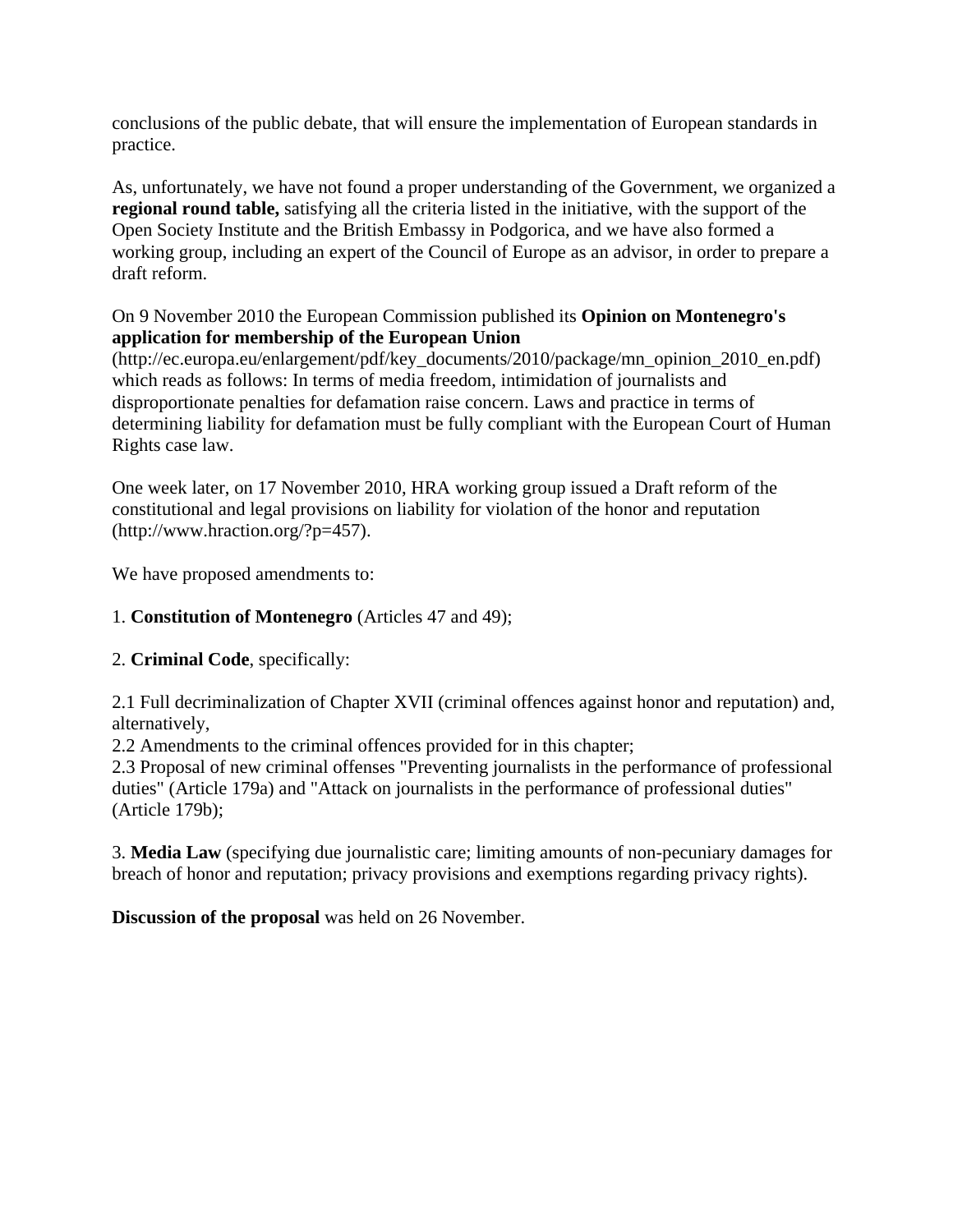After the Minister of Justice, Dusko Markovic, announced decriminalization of defamation in December 2010, HRA welcomed this announcement, while insisting on the implementation of European standards in the field of civil liability for violation of the honor and reputation in Montenegro, as stated in the Proposal.<sup>1</sup>

Since the Government of Montenegro prepared the Draft Action Plan for monitoring implementation of recommendations from the opinion of the European Commission, in January 2011 HRA was intensively involved in public debates organized on this occasion, considering it necessary that in addition to the proposed decriminalization of insult and defamation, the Action Plan includes measures for further reform of liability for breach of honor and reputation in accordance with the proposal. Within the due deadline, we have developed and submitted to the Government the proposed amendments to the Action Plan for the area of media:

In addition to planned amendments to the Criminal Code so as to further decriminalize defamation, we also proposed amendments to the Criminal Code by introducing two offences that would align the protection of journalists in performing their professional tasks with the protection enjoyed by officials in the performance of public services, as well as the amendments to the Media Law so as to ensure the introduction of European standards of freedom of expression in the field of civil liability for violation of the honor, reputation and privacy. Also, we suggested that the Supreme State Prosecutor is requested to prepare a report on the investigations undertaken on the occasion of physical violence against journalists, analyzes their results and specifies the measures for further processing.<sup>2</sup>

Within the 60% of fully adopted proposals to the Action Plan, we are particularly encouraged by the commitment to be responsible authorities to develop a report on investigations in cases of violence against journalists. We will continue to point out the necessity of adopting the proposal: 1) to introduce two new criminal offenses and thus equal protection of journalists and official entities, 2) to amend the law on media so as include the standards of the European Court of Human Rights jurisprudence, to make them easier and safer to apply for journalists and judges.<sup>3</sup>

In early April the Ministry of Justice announced the draft Law on Amendments to the Criminal Code.<sup>4</sup> HRA responded immediately since the Ministry of Justice, in accordance with the explicit formulation of the Action Plan, in the draft version of the Draft Law on Amendments to the Criminal Code proposed deletion of criminal acts of Insult (Article 195) and Defamation (Article 196), so the Government, by adopting The Bill, gave up the complete decriminalization of the benefit of all, and suggested decriminalization only in favor of reporters and editors for content published in the media.<sup>5</sup> Response was published in daily newspapers,  $6$  which was followed by

 $\overline{a}$ 

<sup>&</sup>lt;sup>1</sup> HRA press release available at:  $\frac{http://www.hraction.org/?p=520}{http://www.hraction.org/?p=520}$ .

<sup>2</sup> HRA press release available at: [http://www.hraction.org/wp-content/uploads/action-plan-press-release-feb-](http://www.hraction.org/wp-content/uploads/action-plan-press-release-feb-2011.pdf)[2011.pdf.](http://www.hraction.org/wp-content/uploads/action-plan-press-release-feb-2011.pdf) Proposal of amendments available at: [http://www.hraction.org/wp-content/uploads/proposed](http://www.hraction.org/wp-content/uploads/proposed-amendments-to-the-draft-action-plan.pdf)[amendments-to-the-draft-action-plan.pdf.](http://www.hraction.org/wp-content/uploads/proposed-amendments-to-the-draft-action-plan.pdf)

<sup>&</sup>lt;sup>3</sup> Report on adoption of HRA proposals in the Government's Action Plan for monitoring the implementation of the EC recommendations available at: [http://www.hraction.org/?p=622.](http://www.hraction.org/?p=622)

<sup>&</sup>lt;sup>4</sup> Proposal available at: [http://www.mpa.gov.me/biblioteka/predlozi-zakona.](http://www.mpa.gov.me/biblioteka/predlozi-zakona)

<sup>&</sup>lt;sup>5</sup> HRA press release available at:  $\frac{http://www.hraction.org/?p=770}{http://www.hraction.org/?p=770}$ .

<sup>&</sup>lt;sup>6</sup> "Journalists overprotected now", daily Vijesti, 4 April 2011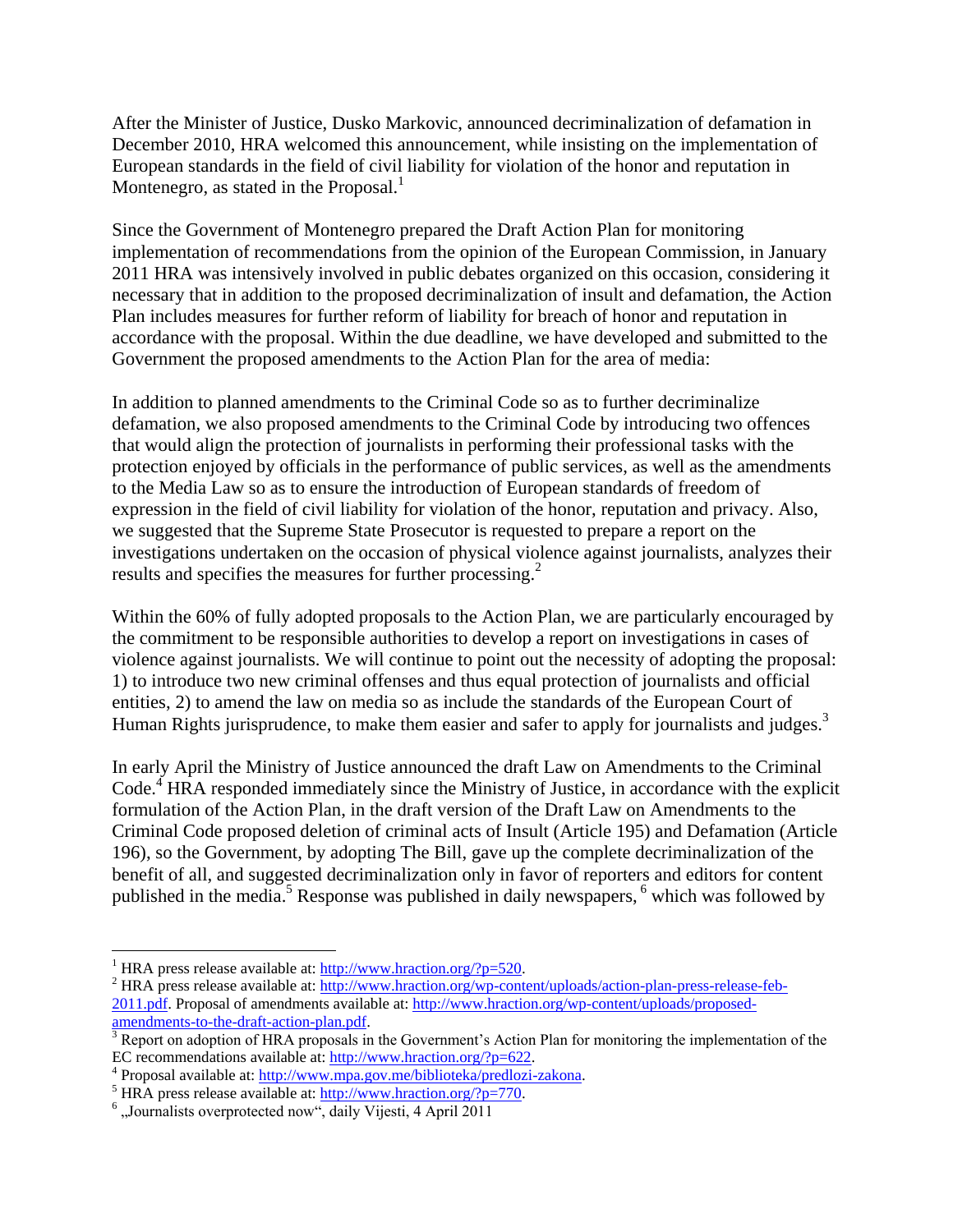similar reactions and other non-governmental organizations<sup>7</sup>. HRA then organized all the relevant non-governmental organizations that opposed this proposal and on 13 April 2011 submitted to the Prime Minister Luksic a letter in favor of the decriminalization of insult and defamation, supported by 22 NGOs.  ${}^{8}$  Also, the letter in support of decriminalization was submitted to the parliamentary Committee for the political system, judiciary and administration. HRA executive director, Tea Gorjanc Prelevic, participated in the Committee's session held on 27 April 2011 on behalf of all the signatories.

On 9 April 2011 the Prime Minister stated that the complete decriminalization of defamation is one of the mechanisms for the promotion of media freedom where the European standards will be implemented better,<sup>9</sup> while on 14 April 2011 the Government adopted the Ministry's of Justice amendments to the Bill on Amendments to the Criminal Code, which provide complete decriminalization of defamation. As stated by the Minister of Justice, Dusko Markovic, the amendments followed the comments of experts, professional and amateur public.<sup>10</sup>

As a representative of one of the parties in the governing coalition, the Social Democratic Party (SDP) through the news agencies tried to misinform the public on proposed decriminalization of insult and defamation, and contrary to the announced reform, the Human Rights Action has once again responded. The reaction of 16 May 2011, with arguments, refuted claims that oppose the announced reforms. 11

HRA has used organized meetings to present and submit its drafted proposal to foreign guests. Thus, for example, HRA executive director discussed the reform of liability for defamation and insult in a meeting with the Deputy Director of the Directorate-General for Enlargement of the European Union, Stefano Sannino, which was held on 10 February 2011 in the Parliament of Montenegro. The proposal was also discussed at the meeting held on 15 February 2011 between the Ambassador of the Kingdom of the Netherlands, Mr. Laurent Stokvis and HRA executive director, Tea Gorjanc Prelevic, and at the meeting with members of the European Parliament which took place on 17 May 2011.

On 23 June 2011 the Parliament of Montenegro rendered the decision to delete the criminal acts of Defamation and Insult from the Criminal Code. HRA will continue to insist on further reform of the civil law (Media Law) in line with European standards.

 $\overline{a}$ 

 $^7$ , Intimidating citizens with defamation", daily Dan, 8 April 2011, "Lukšić supported decriminalisation of defamation", daily Dan, 10 April 2011.

<sup>&</sup>lt;sup>8</sup> Letter in favor of decriminalisation of insult and defamation available at: [http://www.hraction.org/wp](http://www.hraction.org/wp-content/uploads/U-PRILOG-DEKRIMINALIZACIJI-KLEVETE-I-UVREDE_eng.pdf)content/uploads/U-PRILOG-DEKRIMINALIZACIJI-KLEVETE-I-UVREDE\_eng.pdf.<br><sup>9</sup> "Prime Minister Igor Lukšić on Census and media freedom", In TV, 9 April 2011

<sup>&</sup>lt;sup>10</sup>, Full decriminalisation of defamation": [http://www.portalanalitika.me/drutvo/vijesti/24470-potpuna](http://www.portalanalitika.me/drutvo/vijesti/24470-potpuna-dekriminalizacija-klevete-.html)[dekriminalizacija-klevete-.html.](http://www.portalanalitika.me/drutvo/vijesti/24470-potpuna-dekriminalizacija-klevete-.html)

<sup>&</sup>lt;sup>11</sup> HRA reaction available at:  $\frac{http://www.hraction.org/?p=837.}{http://www.hraction.org/?p=837.}$  $\frac{http://www.hraction.org/?p=837.}{http://www.hraction.org/?p=837.}$  $\frac{http://www.hraction.org/?p=837.}{http://www.hraction.org/?p=837.}$